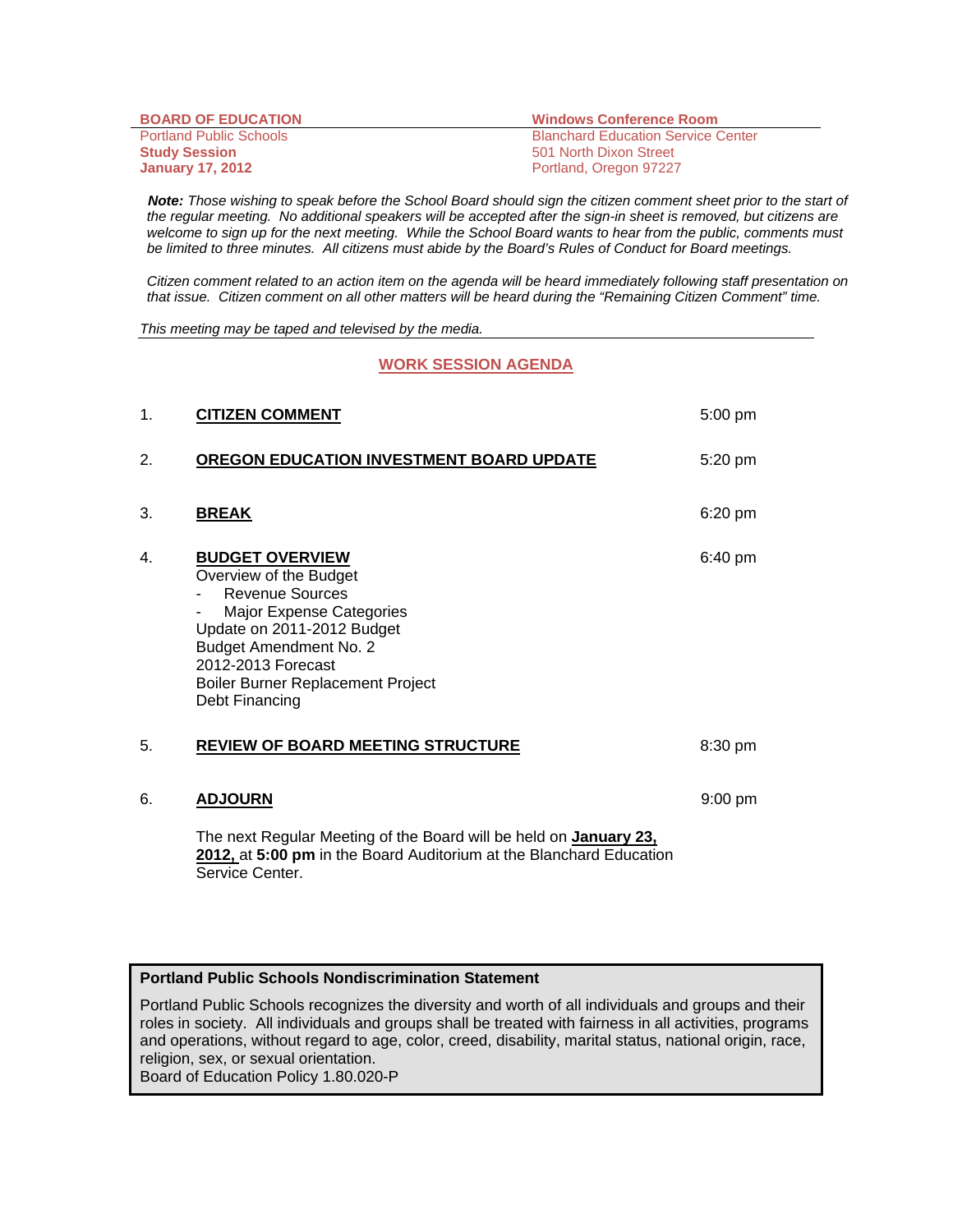

# PORTLAND PUBLIC SCHOOLS

Mailing Address: P.O. Box 3107 / Portland, Oregon 97208-3107 Telephone: (503) 916-3741 • FAX: (503) 916-2724

Superintendent's Recommendation to the Board and Staff Report

Title: Budget Amendment #2 to the Fiscal Year 2011/12 Adopted Budget

**Board Committee Date: January 17, 2012** 

**District Priority: Build Shared Leadership** and Accountability for Results

**Board Meeting Date (if action item): January 23, 2012** 

**Executive Committee Lead: Neil Sullivan, CFO** 

**Department: Finance** 

Staff Lead: Zhai Logan, Budget Director

## **Issue Statement**

Amend the Fiscal Year 2011/12 Adopted Budget incorporating directions from the Superintendent, including updated Beginning Fund Balances and other technical budget updates.

## **Background**

School districts are allowed, and sometimes required by law (ORS 294.480), to amend the budget during the fiscal year. The District has experienced changes in its financial position that require updating the budget to better reflect the current status.

- On June 27, 2011 the Board, by way of Resolution No. 4474, voted to adopt an annual budget for the Fiscal Year 2011/12 as required under Local Budget Law.
- On October 24, 2011 the Board, by way of Resolution No. 4501, amended the Fiscal Year 2011/12 budget.

Each fall the Budget Department, in cooperation with schools and central departments, conducts a reconciliation process whereby the current budget is reviewed and compared to the actual activities the district is engaged in and prepares an amended budget accordingly. In addition, as part of that process, all funds are reviewed and beginning fund balances are updated to match prior year ending fund balances as reflected in the audited amounts presented in the District's Comprehensive Annual Financial Report (CAFR).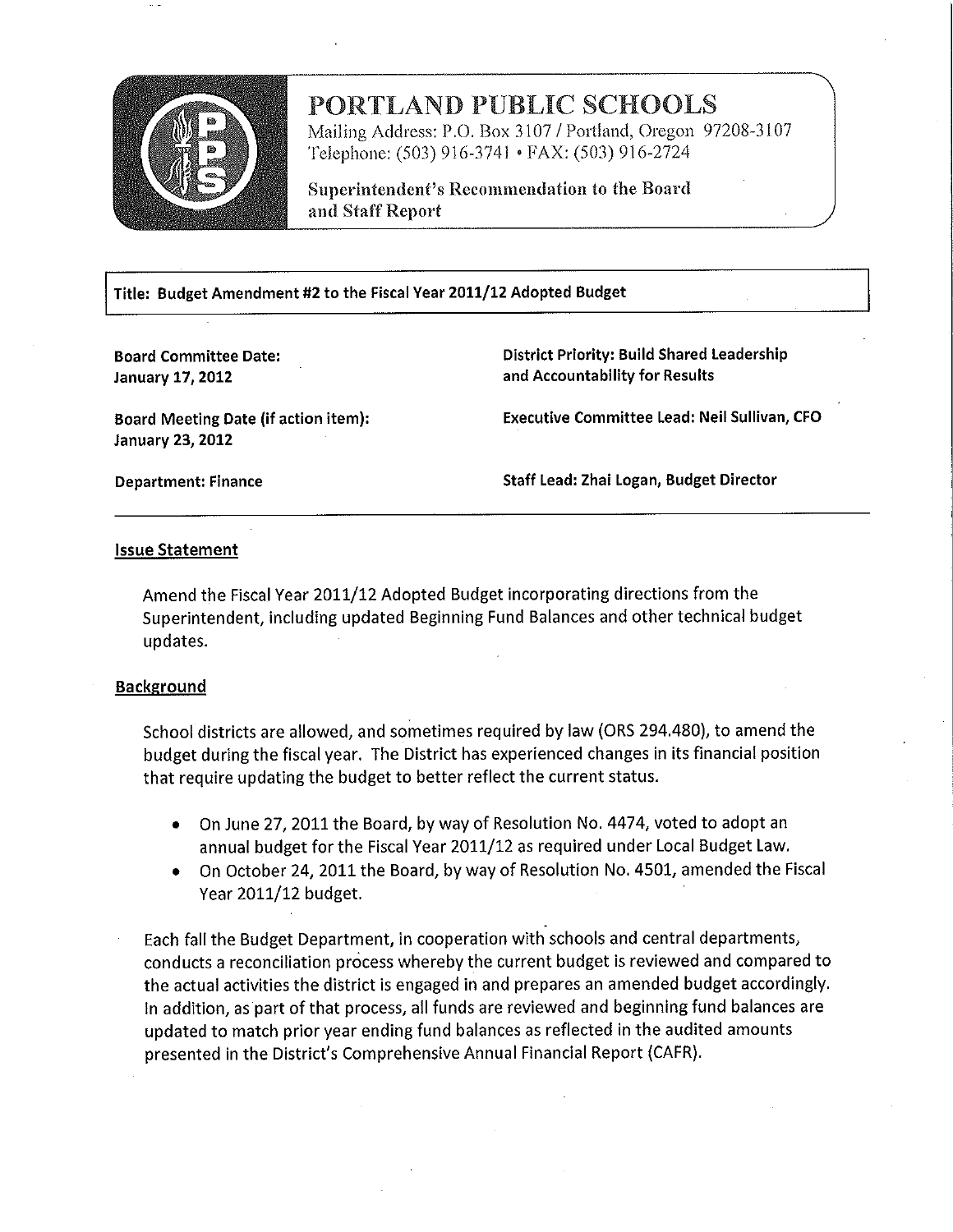## **Related Policies/Fiscal Impact**

An amended budget is necessary to ensure effective financial management of the District's programs and priorities and to remain in compliance with State statute. Specifically, the District is required to ensure legal appropriation of expenditures by program area as defined in the State Chart of Accounts.

**General Fund** 

- The proposed amendment results in a net increase in the General Fund of  $$1,159,540.$
- Increase Beginning Fund Balance by \$3,316,038 to match the CAFR.
- Other revisions made to resources include an additional \$5,004,270 from the State School Fund resulting from increased enrollment and additional School Year Sub-Account funding, and an additional \$1,159,988 in recovery of prior year expenditures made as a result of the fire at Binnsmead (of which \$620,241 was received directly into Fund 101 and \$539,747 was passed thru Fund 601).
- A decrease of \$8,320,756 in anticipated revenue from the Local Option Levy, resulting from decreased market value, compression, and new rate calculations.
- Contingency is unchanged at \$24,559,259.
- Reconcile budget to reflect current school and central department activities. This results in a net decrease to Instruction of \$1,284,197 and a net increase to Support Services of \$1,394,454. The majority of this shift has occurred within schools. Schools convert their allocated instructional FTE into support FTE such as Counselors and Librarians.
- Increase to Enterprise & Community Services by a net of \$526,402 as a result of the reorganization related to Family Engagement.
- Increase Facilities Acquisition and Construction by a net of \$522,881 as a result of reconciling carryover from 2010/11.

**Student Body Activity Fund (201)** 

Decrease Beginning Fund Balance by \$118,805 to match the CAFR and adjust requirements to balance.

Cafeteria Fund (202)

- Increase Beginning Fund Balance by \$508,883 to match the CAFR and adjust other anticipated revenue sources.
- Balance the fund by increasing requirements, primarily in Food Preparation & Service.

PERS Rate Stabilization Fund (225)

Decrease Beginning Fund Balance by \$12,800 to match the CAFR and reduce Ending  $\bullet$ Fund Balance by the same.

 $\overline{2}$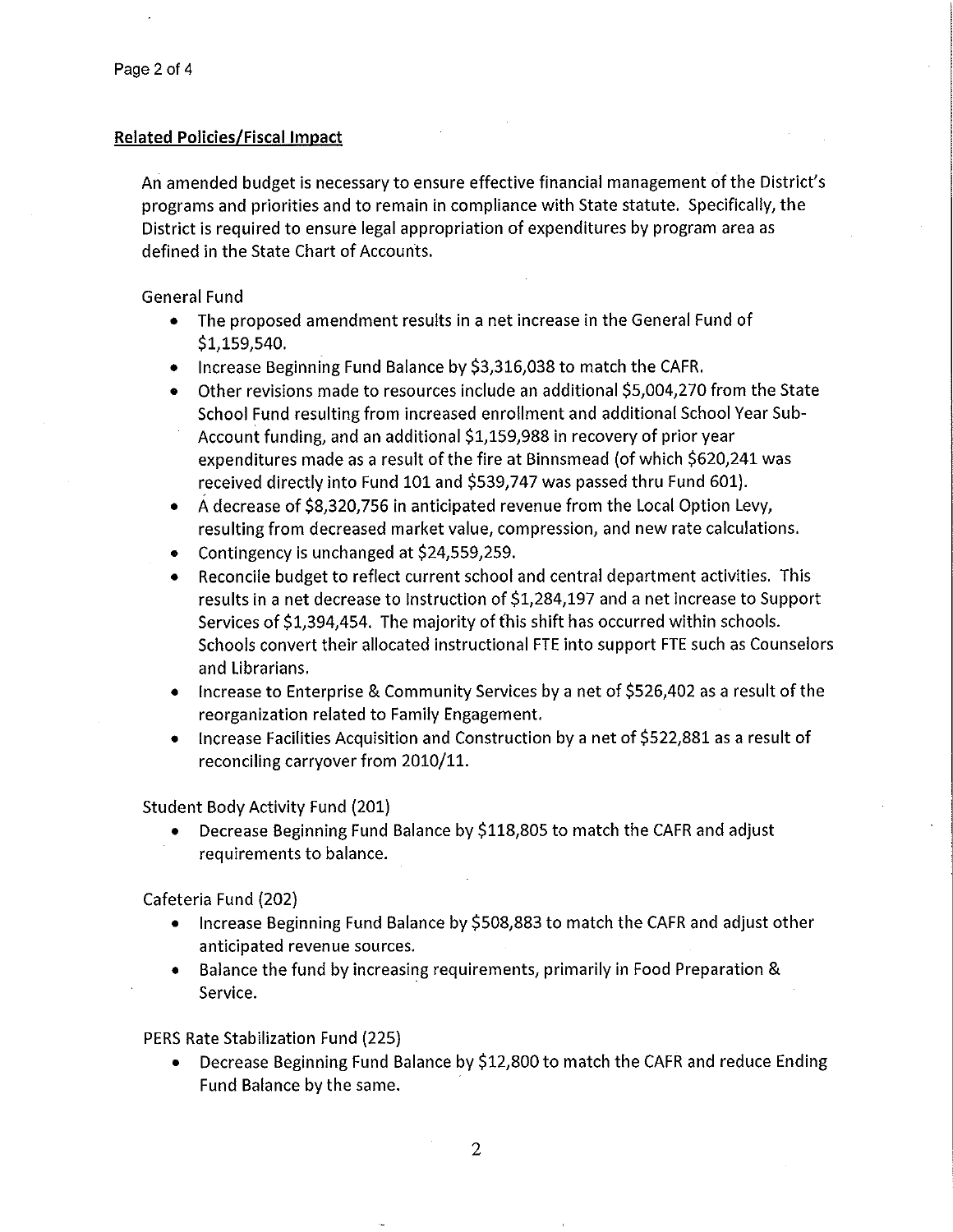**Construction Excise Tax (404)** 

• Increase Beginning Fund Balance by \$1,360,825 to match the CAFR and increase Contingency by the same amount.

**School Modernization Fund (405)** 

- Increase Beginning Fund Balance \$168,360 to match the CAFR.
- Restore Fund to intended levels after technical corrections made in Amendment #1.
- Changes in requirements represent a 95% increase over those in Amendment #1. and as such require inclusion in a public hearing to be held by the Board prior to amending the budget, as covered by ORS 294.480 (4).

IT System Project Fund (407)

- Decrease Beginning Fund Balance by \$217,126 to match the CAFR.
- Reduce Contingency by \$269,301 and increase Support Services by \$56,555.

Full Faith and Credit Fund (420)

- Increase Beginning Fund Balance by \$1,081,532 to match the CAFR and adjust requirements to balance.
- Changes in requirements represent a 24% increase over the current budget, and as such require inclusion in a public hearing to be held by the Board prior to amending the budget, as covered by ORS 294.480 (4).

Recovery Funds (480)

Reduce Beginning Fund Balance by \$803,701 to match the CAFR and adjust  $\bullet$ requirements to balance.

Self-Insurance Fund (601)

- Increase Beginning Fund Balance by \$994,728 to match the CAFR.
- Increase Contingency from \$500,000 to \$2,114,740.
- Recognize recovery of previous expenses related to Binnsmead fire of \$1,159,759, of which \$539,747 will be transferred to the General Fund to support operations.

## **Board Options**

This action requests that the Board amend the FY 2011/12 budget.

The Board may choose not to amend the budget. However, the District is still required under State statute to limit spending to the amount of funds actually available. Also under State statute, no fund is allowed to end the year in a negative position. Without these changes, the District would be at risk of ending the year with some funds in a negative position.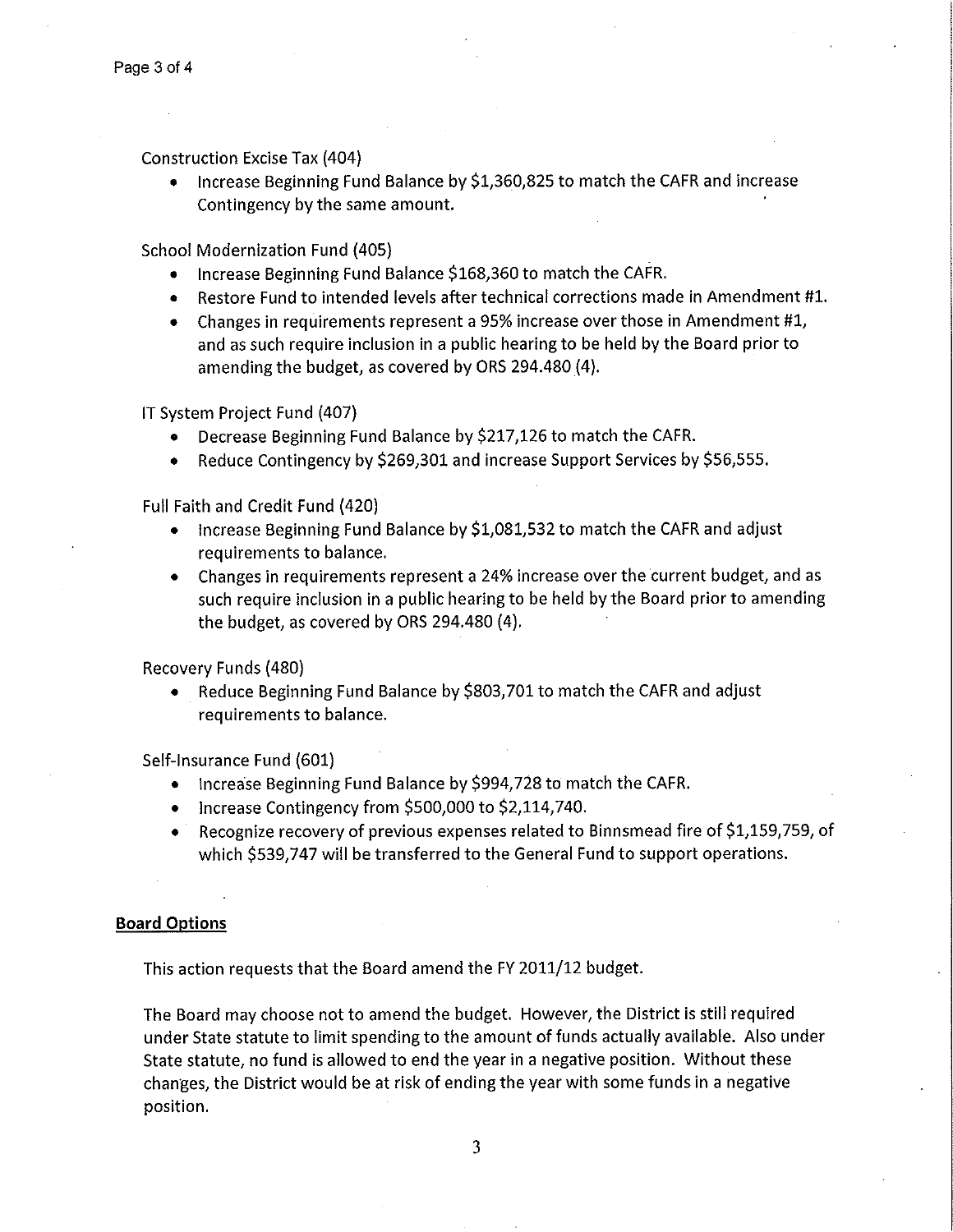$\hat{\mathcal{L}}$ 

## **Staff Recommendation**

Staff recommends the Board authorize the proposed changes to the FY 2011/12 budget as summarized below and in the authorizing resolution.

## **Board Committee Review**

This action is scheduled for discussion and deliberation by the Board Committee on January 17, 2012.

I have reviewed this staff report and concur with the recommendation to the Board.

**Carole Smith** 

Superintendent **Portland Public Schools** 

 $\frac{M V A W \gamma}{\text{Date}}$  /2, 2012

## **ATTACHMENTS**

Resolution - Amendment No. 2 to the 2011/12 Budget for School District No. 1J, A. Multnomah County, Oregon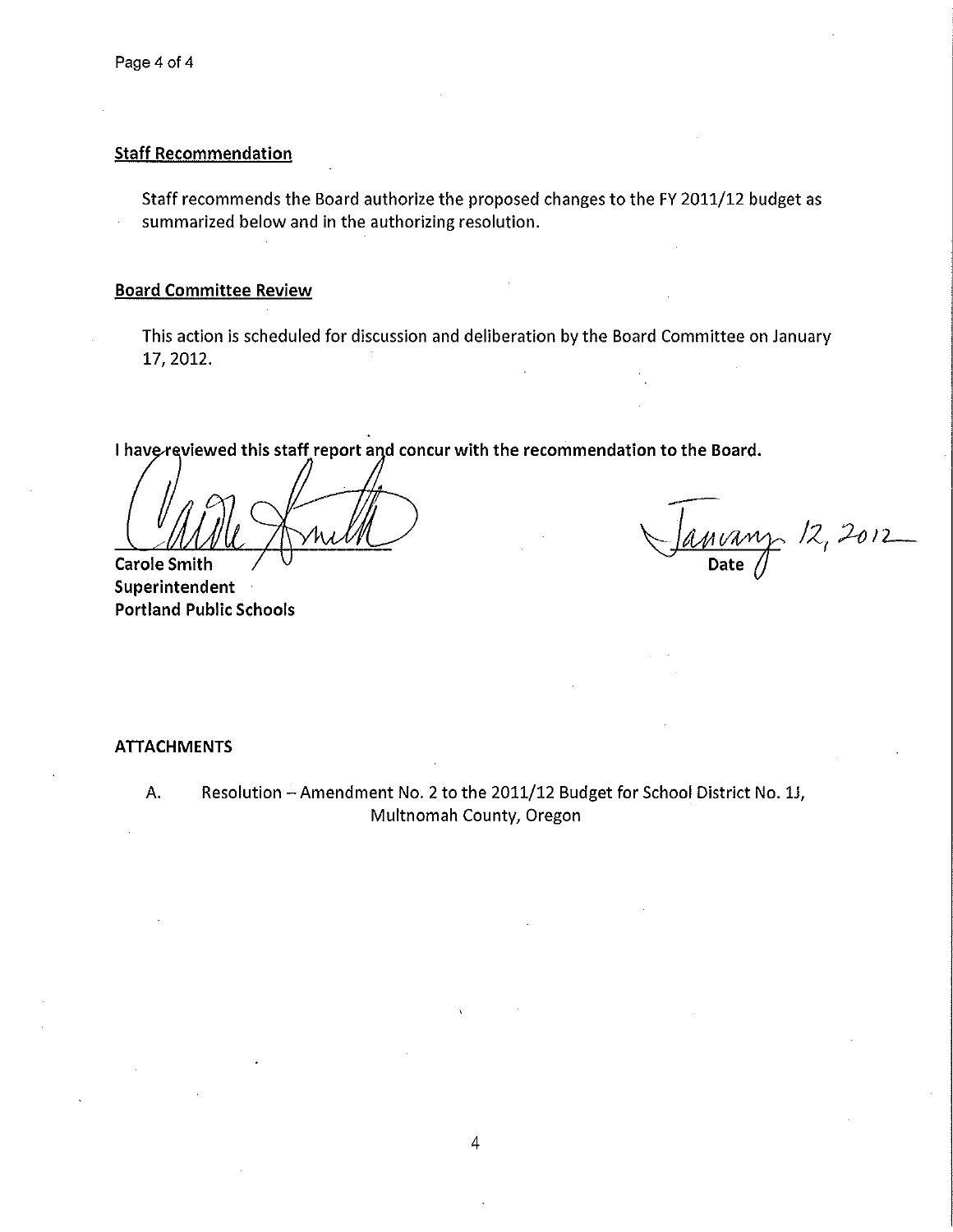## **RESOLUTION No. XXXX**

## Amendment No. 2 to the 2011/12 Budget for School District No. 1J, Multnomah County, Oregon

## **RECITALS**

- A. On June 27, 2011 the Board, by way of Resolution No. 4474, voted to adopt an annual budget for the Fiscal Year 2011/12 as required under Local Budget Law.
- B. Board Policy 8.10.030-AD, "Budget Reallocations Post Budget Adoption," establishes the guidelines to ensure consistent and detailed communication on fiscal issues between the Superintendent and the Board of Education ("Board"). Communication is essential under circumstances that could result in significant reductions or reallocations of funding after the Board has adopted the budget.
- C. Oregon Local Budget Law, ORS 294.480, allows budget changes after adoption under prescribed guidelines.
- D. On October 24, 2011 the Board, by way of Resolution No. 4501, amended the Fiscal Year 2011/12 budget.
- E. This Amendment No. 2 will further revise the FY 2011/12 Adopted Budget under ORS 294.480 guidelines, which states the budget may be amended at a regular meeting of the governing body.
- F. Amendment No. 2 adjusts Beginning Fund Balances to match the FY 2010/11 actual Ending Fund Balances as reflected in the Comprehensive Annual Financial Report (CAFR) for that fiscal year.
- G. Amendment No. 2 adjusts program allocations for funds to more accurately reflect intended expenditures.

## **RESOLUTION**

1. The Board hereby amends budgeted revenues and expenditure appropriation levels as summarized by Fund and Appropriation Level in Attachment A for the fiscal year beginning July 1, 2011.

*Z. Logan / N. Sullivan*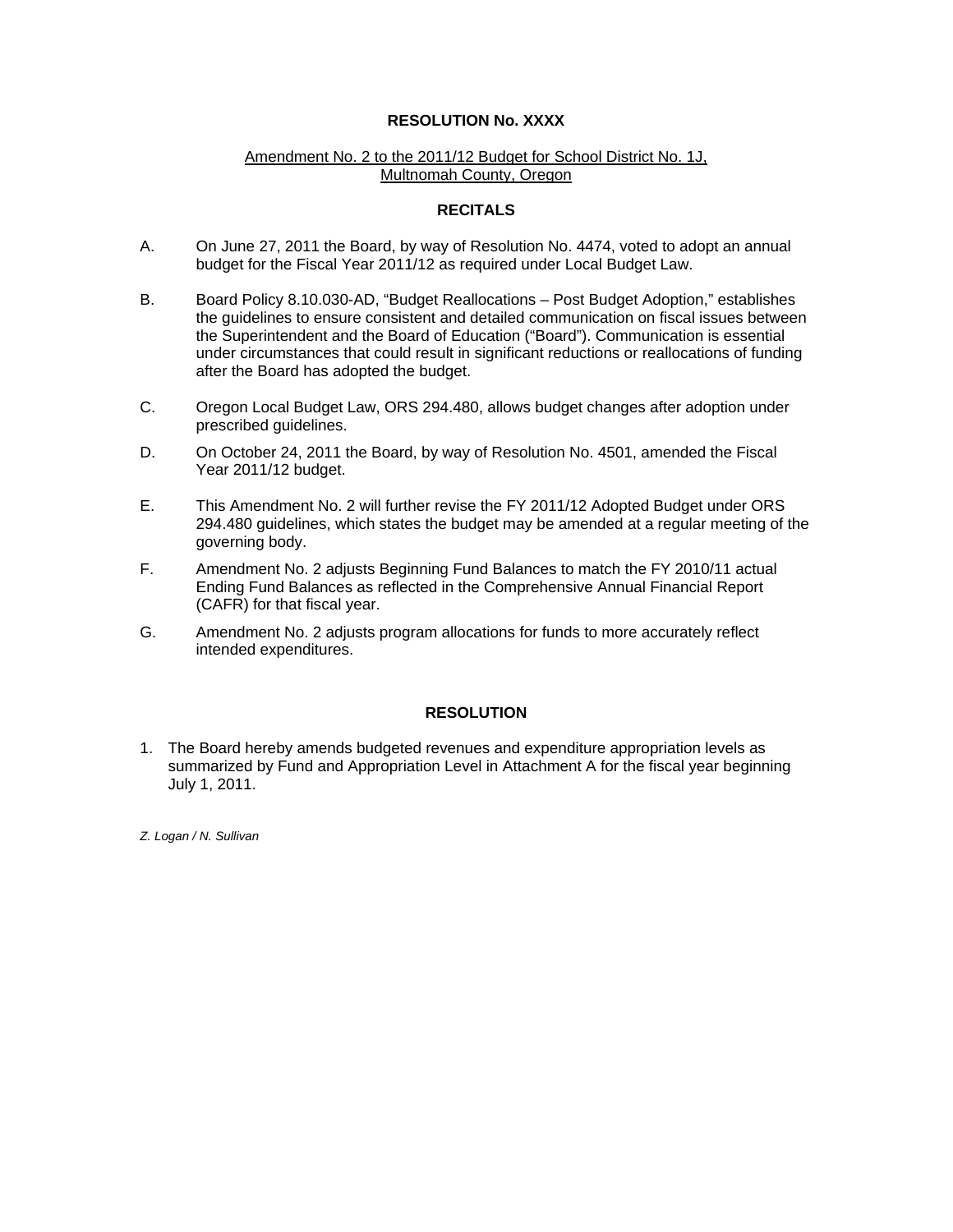## **ATTACHMENT "A"**

| Fund 101 - General Fund                    | Adopted       | Amendment   | <b>This</b>   | Amendment   |
|--------------------------------------------|---------------|-------------|---------------|-------------|
|                                            | <b>Budget</b> | #1          | Amendment     | #2          |
| <b>Resources</b>                           |               |             |               |             |
| Beginning Fund Balance                     | 28,225,423    | 28,225,423  | 3,316,038     | 31,541,461  |
| <b>Local Sources</b>                       | 270,079,744   | 270,079,744 | (7,700,515)   | 262,379,229 |
| Intermediate Sources                       | 6,915,000     | 6,915,000   |               | 6,915,000   |
| <b>State Sources</b>                       | 156,804,000   | 156,804,000 | 5,004,270     | 161,808,270 |
| <b>Federal Sources</b>                     | 7,000         | 7,000       |               | 7,000       |
| <b>Other Sources</b>                       | 5,270,000     | 5,270,000   | 539,747       | 5,809,747   |
| Total                                      | 467,301,167   | 467,301,167 | 1,159,540     | 468,460,707 |
|                                            |               |             |               |             |
| Requirements                               |               |             |               |             |
| Instruction                                | 254,456,703   | 254,456,703 | (1, 284, 197) | 253,172,506 |
| <b>Support Services</b>                    | 177,021,524   | 177,021,524 | 1,394,454     | 178,415,978 |
| <b>Enterprise &amp; Community Services</b> | 550,000       | 550,000     | 526,402       | 1,076,402   |
| Facilities Acquisition & Construction      | 3,109,593     | 3,109,593   | 522,881       | 3,632,474   |
| Debt Service & Transfers Out               | 7,604,088     | 7,604,088   |               | 7,604,088   |
| Contingency                                | 24,559,259    | 24,559,259  |               | 24,559,259  |
| <b>Ending Fund Balance</b>                 |               |             |               |             |
| <b>Total</b>                               | 467,301,167   | 467,301,167 | 1,159,540     | 468,460,707 |

| Fund 201 - Student Body Activity Fund      | Adopted<br><b>Budget</b> | Amendment<br>#1 | <b>This</b><br>Amendment | Amendment<br>#2 |
|--------------------------------------------|--------------------------|-----------------|--------------------------|-----------------|
| <b>Resources</b>                           |                          |                 |                          |                 |
| Beginning Fund Balance                     | 3,207,000                | 3,207,000       | (118, 805)               | 3,088,195       |
| <b>Local Sources</b>                       | 8,100,000                | 8,100,000       |                          | 8,100,000       |
| Intermediate Sources                       |                          |                 |                          |                 |
| <b>State Sources</b>                       |                          |                 |                          |                 |
| <b>Federal Sources</b>                     |                          |                 |                          |                 |
| <b>Other Sources</b>                       |                          |                 |                          |                 |
| <b>Total</b>                               | 11,307,000               | 11,307,000      | (118, 805)               | 11,188,195      |
| Requirements                               |                          |                 |                          |                 |
| Instruction                                | 8,150,000                | 8,150,000       | (118, 805)               | 8,031,195       |
| <b>Support Services</b>                    |                          |                 |                          |                 |
| <b>Enterprise &amp; Community Services</b> |                          |                 |                          |                 |
| Facilities Acquisition & Construction      |                          |                 |                          |                 |
| Debt Service & Transfers Out               |                          |                 |                          |                 |
| Contingency                                |                          |                 |                          |                 |
| <b>Ending Fund Balance</b>                 | 3,157,000                | 3,157,000       |                          | 3,157,000       |
| <b>Total</b>                               | 11,307,000               | 11,307,000      | (118, 805)               | 11,188,195      |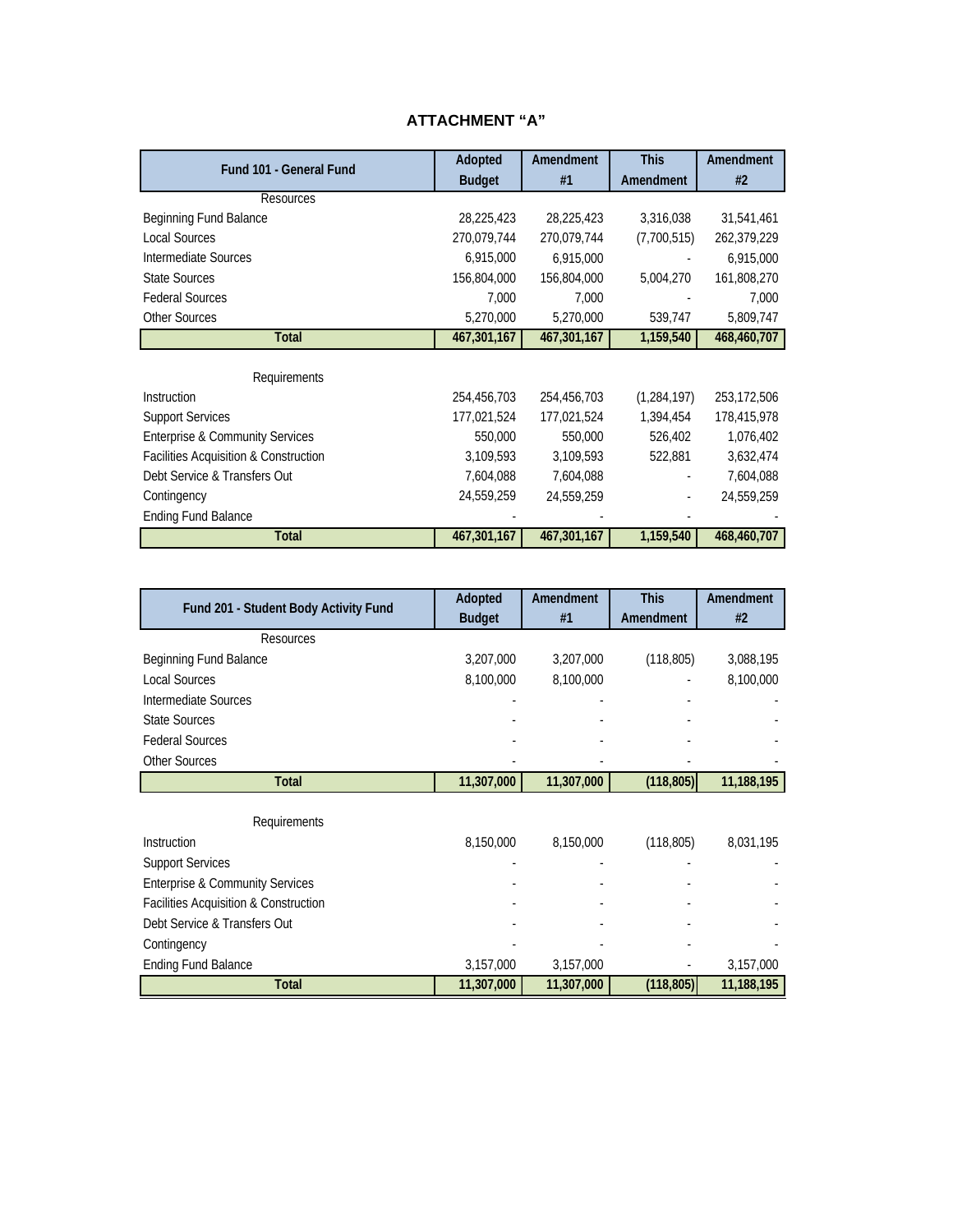| Fund 202 - Cafeteria Fund                  | Adopted       | Amendment  | <b>This</b> | Amendment  |
|--------------------------------------------|---------------|------------|-------------|------------|
|                                            | <b>Budget</b> | #1         | Amendment   | #2         |
| Resources                                  |               |            |             |            |
| Beginning Fund Balance                     | 2,898,436     | 2,898,436  | 508,883     | 3,407,319  |
| <b>Local Sources</b>                       | 3,780,952     | 3,780,952  | (50, 340)   | 3,730,612  |
| Intermediate Sources                       |               |            |             |            |
| <b>State Sources</b>                       | 209,355       | 209,355    | (3,203)     | 206,152    |
| <b>Federal Sources</b>                     | 12,667,029    | 12,667,029 | (150, 229)  | 12,516,800 |
| Other Sources                              |               |            |             |            |
| <b>Total</b>                               | 19,555,772    | 19,555,772 | 305,111     | 19,860,883 |
|                                            |               |            |             |            |
| Requirements                               |               |            |             |            |
| Instruction                                |               |            |             |            |
| <b>Support Services</b>                    |               |            |             |            |
| <b>Enterprise &amp; Community Services</b> | 17,025,398    | 17,025,398 | 305,111     | 17,330,509 |
| Facilities Acquisition & Construction      |               |            |             |            |
| Debt Service & Transfers Out               |               |            |             |            |
| Contingency                                |               |            |             |            |
| <b>Ending Fund Balance</b>                 | 2,530,374     | 2,530,374  |             | 2,530,374  |
| <b>Total</b>                               | 19,555,772    | 19,555,772 | 305,111     | 19,860,883 |

| Fund 225 - PERS Rate Stabilization Fund    | Adopted       | Amendment  | <b>This</b> | Amendment  |
|--------------------------------------------|---------------|------------|-------------|------------|
|                                            | <b>Budget</b> | #1         | Amendment   | #2         |
| Resources                                  |               |            |             |            |
| Beginning Fund Balance                     | 17,000,000    | 17,000,000 | (12,800)    | 16,987,200 |
| Local Sources                              | 200,000       | 200,000    |             | 200,000    |
| Intermediate Sources                       |               |            |             |            |
| <b>State Sources</b>                       |               |            |             |            |
| <b>Federal Sources</b>                     |               |            |             |            |
| <b>Other Sources</b>                       |               |            |             |            |
| <b>Total</b>                               | 17,200,000    | 17,200,000 | (12, 800)   | 17,187,200 |
|                                            |               |            |             |            |
| Requirements                               |               |            |             |            |
| Instruction                                |               |            |             |            |
| <b>Support Services</b>                    |               |            |             |            |
| <b>Enterprise &amp; Community Services</b> |               |            |             |            |
| Facilities Acquisition & Construction      |               |            |             |            |
| Debt Service & Transfers Out               | 1,900,000     | 1,900,000  |             | 1,900,000  |
| Contingency                                |               |            |             |            |
| <b>Ending Fund Balance</b>                 | 15,300,000    | 15,300,000 | (12,800)    | 15,287,200 |
| <b>Total</b>                               | 17,200,000    | 17,200,000 | (12, 800)   | 17,187,200 |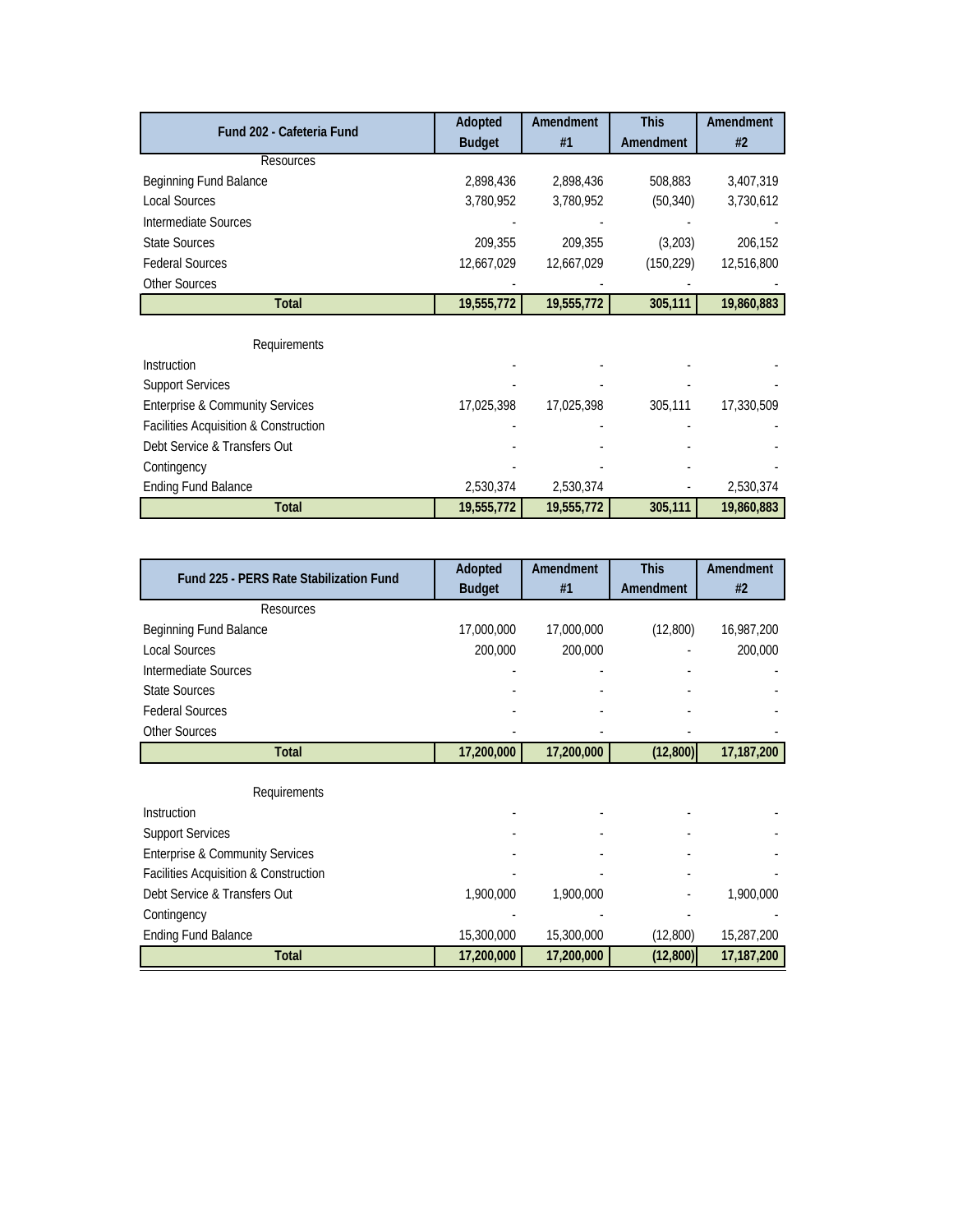| <b>Fund 404 - Construction Excise Fund</b> | Adopted       | Amendment | <b>This</b> | Amendment |
|--------------------------------------------|---------------|-----------|-------------|-----------|
|                                            | <b>Budget</b> | #1        | Amendment   | #2        |
| <b>Resources</b>                           |               |           |             |           |
| Beginning Fund Balance                     | 3,222,972     | 3,222,972 | 1,360,825   | 4,583,797 |
| <b>Local Sources</b>                       | 1,004,000     | 1,004,000 |             | 1,004,000 |
| Intermediate Sources                       |               |           |             |           |
| <b>State Sources</b>                       |               |           |             |           |
| <b>Federal Sources</b>                     |               |           |             |           |
| <b>Other Sources</b>                       |               |           |             |           |
| <b>Total</b>                               | 4,226,972     | 4,226,972 | 1,360,825   | 5,587,797 |
|                                            |               |           |             |           |
| Requirements                               |               |           |             |           |
| Instruction                                |               |           |             |           |
| <b>Support Services</b>                    |               |           |             |           |
| <b>Enterprise &amp; Community Services</b> |               |           |             |           |
| Facilities Acquisition & Construction      | 3,299,625     | 3,299,625 |             | 3,299,625 |
| Debt Service & Transfers Out               | 677,347       | 677,347   |             | 677,347   |
| Contingency                                | 250,000       | 250,000   | 1,360,825   | 1,610,825 |
| <b>Ending Fund Balance</b>                 |               |           |             |           |
| <b>Total</b>                               | 4,226,972     | 4,226,972 | 1,360,825   | 5,587,797 |

| Fund 405 - School Modernization Fund       | Adopted<br><b>Budget</b> | Amendment<br>#1 | <b>This</b><br>Amendment | Amendment<br>#2 |
|--------------------------------------------|--------------------------|-----------------|--------------------------|-----------------|
| <b>Resources</b>                           |                          |                 |                          |                 |
| Beginning Fund Balance                     | 7,547,703                | 7,547,703       | 168,360                  | 7,716,063       |
| <b>Local Sources</b>                       | 20,000                   | 20,000          |                          | 20,000          |
| Intermediate Sources                       |                          |                 |                          |                 |
| <b>State Sources</b>                       |                          |                 |                          |                 |
| <b>Federal Sources</b>                     |                          |                 |                          |                 |
| <b>Other Sources</b>                       |                          |                 |                          |                 |
| <b>Total</b>                               | 7,567,703                | 7,567,703       | 168,360                  | 7,736,063       |
| Requirements                               |                          |                 |                          |                 |
| Instruction                                |                          |                 |                          |                 |
| <b>Support Services</b>                    |                          |                 |                          |                 |
| <b>Enterprise &amp; Community Services</b> |                          |                 |                          |                 |
| Facilities Acquisition & Construction      | 7,067,703                | 3,236,852       | 3,099,211                | 6,336,063       |
| Debt Service & Transfers Out               |                          |                 |                          |                 |
| Contingency                                | 500,000                  | 4,330,851       | (2,930,851)              | 1,400,000       |
| <b>Ending Fund Balance</b>                 |                          |                 |                          |                 |
| <b>Total</b>                               | 7,567,703                | 7,567,703       | 168,360                  | 7,736,063       |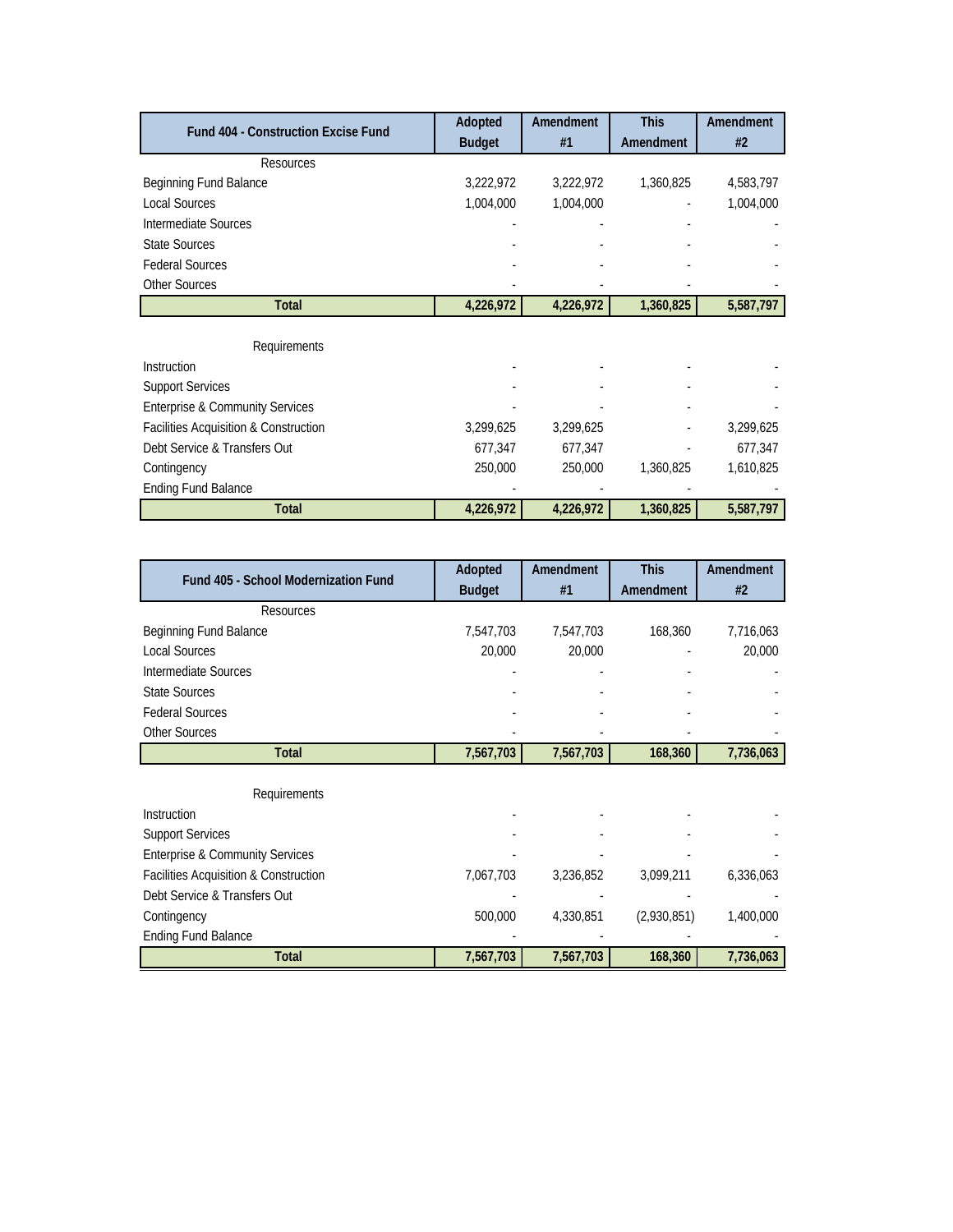| Fund 407 - IT System Project Fund          | Adopted       | Amendment | <b>This</b> | Amendment |
|--------------------------------------------|---------------|-----------|-------------|-----------|
|                                            | <b>Budget</b> | #1        | Amendment   | #2        |
| <b>Resources</b>                           |               |           |             |           |
| Beginning Fund Balance                     | 3,430,123     | 3,430,123 | (217, 126)  | 3,212,997 |
| <b>Local Sources</b>                       |               |           | 4,380       | 4,380     |
| Intermediate Sources                       |               |           |             |           |
| <b>State Sources</b>                       |               |           |             |           |
| <b>Federal Sources</b>                     |               |           |             |           |
| <b>Other Sources</b>                       |               |           |             |           |
| <b>Total</b>                               | 3,430,123     | 3,430,123 | (212, 746)  | 3,217,377 |
|                                            |               |           |             |           |
| Requirements                               |               |           |             |           |
| Instruction                                |               |           |             |           |
| <b>Support Services</b>                    | 2,104,891     | 2,104,891 | 56,555      | 2,161,446 |
| <b>Enterprise &amp; Community Services</b> |               |           |             |           |
| Facilities Acquisition & Construction      |               |           |             |           |
| Debt Service & Transfers Out               |               |           |             |           |
| Contingency                                | 1,325,232     | 1,325,232 | (269, 301)  | 1,055,931 |
| <b>Ending Fund Balance</b>                 |               |           |             |           |
| <b>Total</b>                               | 3,430,123     | 3,430,123 | (212, 746)  | 3,217,377 |

| <b>Fund 420 - Full Faith and Credit Fund</b> | Adopted       | Amendment | <b>This</b> | Amendment |
|----------------------------------------------|---------------|-----------|-------------|-----------|
|                                              | <b>Budget</b> | #1        | Amendment   | #2        |
| Resources                                    |               |           |             |           |
| Beginning Fund Balance                       | 5,000,000     | 5,000,000 | 1,081,532   | 6,081,532 |
| <b>Local Sources</b>                         | 23,000        | 23,000    |             | 23,000    |
| Intermediate Sources                         |               |           |             |           |
| <b>State Sources</b>                         |               |           |             |           |
| <b>Federal Sources</b>                       |               |           |             |           |
| <b>Other Sources</b>                         |               |           |             |           |
| <b>Total</b>                                 | 5,023,000     | 5,023,000 | 1,081,532   | 6,104,532 |
|                                              |               |           |             |           |
| Requirements                                 |               |           |             |           |
| <b>Instruction</b>                           |               |           |             |           |
| <b>Support Services</b>                      | 12,670        | 12,670    |             | 12,670    |
| <b>Enterprise &amp; Community Services</b>   |               |           |             |           |
| Facilities Acquisition & Construction        | 4,510,330     | 4,510,330 | 1,081,532   | 5,591,862 |
| Debt Service & Transfers Out                 |               |           |             |           |
| Contingency                                  | 500,000       | 500,000   |             | 500,000   |
| <b>Ending Fund Balance</b>                   |               |           |             |           |
| <b>Total</b>                                 | 5,023,000     | 5,023,000 | 1,081,532   | 6,104,532 |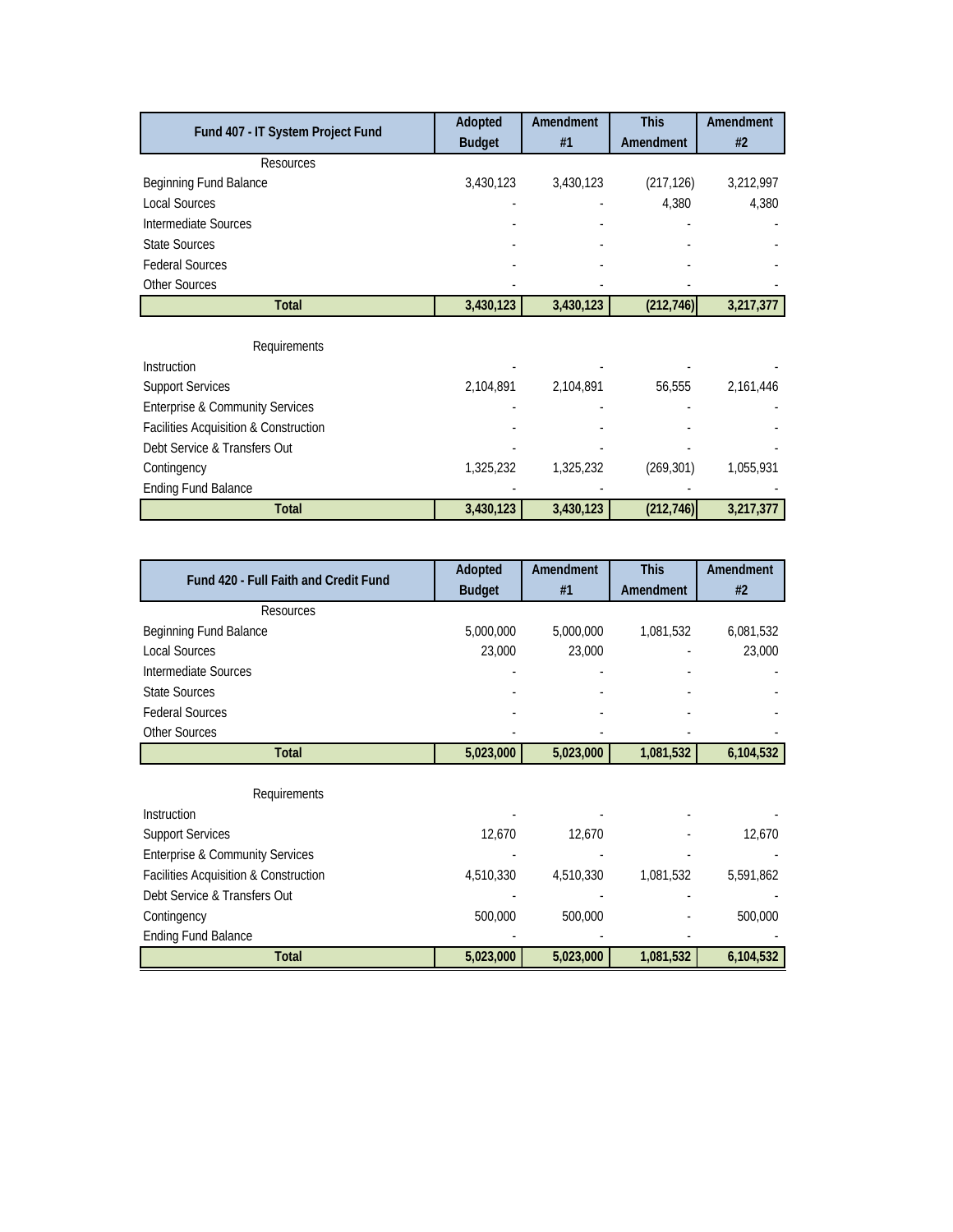| Fund 480 - Recovery Fund                   | Adopted       | Amendment | <b>This</b> | Amendment |
|--------------------------------------------|---------------|-----------|-------------|-----------|
|                                            | <b>Budget</b> | #1        | Amendment   | #2        |
| Resources                                  |               |           |             |           |
| Beginning Fund Balance                     | 3,000,000     | 3,000,000 | (803, 701)  | 2,196,299 |
| <b>Local Sources</b>                       |               |           |             |           |
| Intermediate Sources                       |               |           |             |           |
| <b>State Sources</b>                       |               |           |             |           |
| <b>Federal Sources</b>                     |               |           |             |           |
| <b>Other Sources</b>                       |               |           |             |           |
| <b>Total</b>                               | 3,000,000     | 3,000,000 | (803, 701)  | 2,196,299 |
|                                            |               |           |             |           |
| Requirements                               |               |           |             |           |
| Instruction                                |               |           |             |           |
| <b>Support Services</b>                    |               |           |             |           |
| <b>Enterprise &amp; Community Services</b> |               |           |             |           |
| Facilities Acquisition & Construction      | 3,000,000     | 3,000,000 | (803, 701)  | 2,196,299 |
| Debt Service & Transfers Out               |               |           |             |           |
| Contingency                                |               |           |             |           |
| <b>Ending Fund Balance</b>                 |               |           |             |           |
| <b>Total</b>                               | 3,000,000     | 3,000,000 | (803, 701)  | 2,196,299 |

| Fund 601 - Self Insurance Fund             | Adopted<br><b>Budget</b> | Amendment<br>#1 | <b>This</b><br>Amendment | Amendment<br>#2 |
|--------------------------------------------|--------------------------|-----------------|--------------------------|-----------------|
| Resources                                  |                          |                 |                          |                 |
| Beginning Fund Balance                     | 3,000,000                | 3,000,000       | 994,728                  | 3,994,728       |
| <b>Local Sources</b>                       | 3,430,207                | 3,430,207       | 1,159,759                | 4,589,966       |
| Intermediate Sources                       |                          |                 |                          |                 |
| <b>State Sources</b>                       | 262,500                  | 262,500         |                          | 262,500         |
| <b>Federal Sources</b>                     |                          |                 |                          |                 |
| <b>Other Sources</b>                       |                          |                 |                          |                 |
| <b>Total</b>                               | 6,692,707                | 6,692,707       | 2,154,487                | 8,847,194       |
| Requirements                               |                          |                 |                          |                 |
| <b>Instruction</b>                         |                          |                 |                          |                 |
| <b>Support Services</b>                    | 2,922,707                | 2,922,707       |                          | 2,922,707       |
| <b>Enterprise &amp; Community Services</b> |                          |                 |                          |                 |
| Facilities Acquisition & Construction      |                          |                 |                          |                 |
| Debt Service & Transfers Out               | 3,270,000                | 3,270,000       | 539,747                  | 3,809,747       |
| Contingency                                | 500,000                  | 500,000         | 1,614,740                | 2,114,740       |
| <b>Ending Fund Balance</b>                 |                          |                 |                          |                 |
| <b>Total</b>                               | 6,692,707                | 6,692,707       | 2,154,487                | 8,847,194       |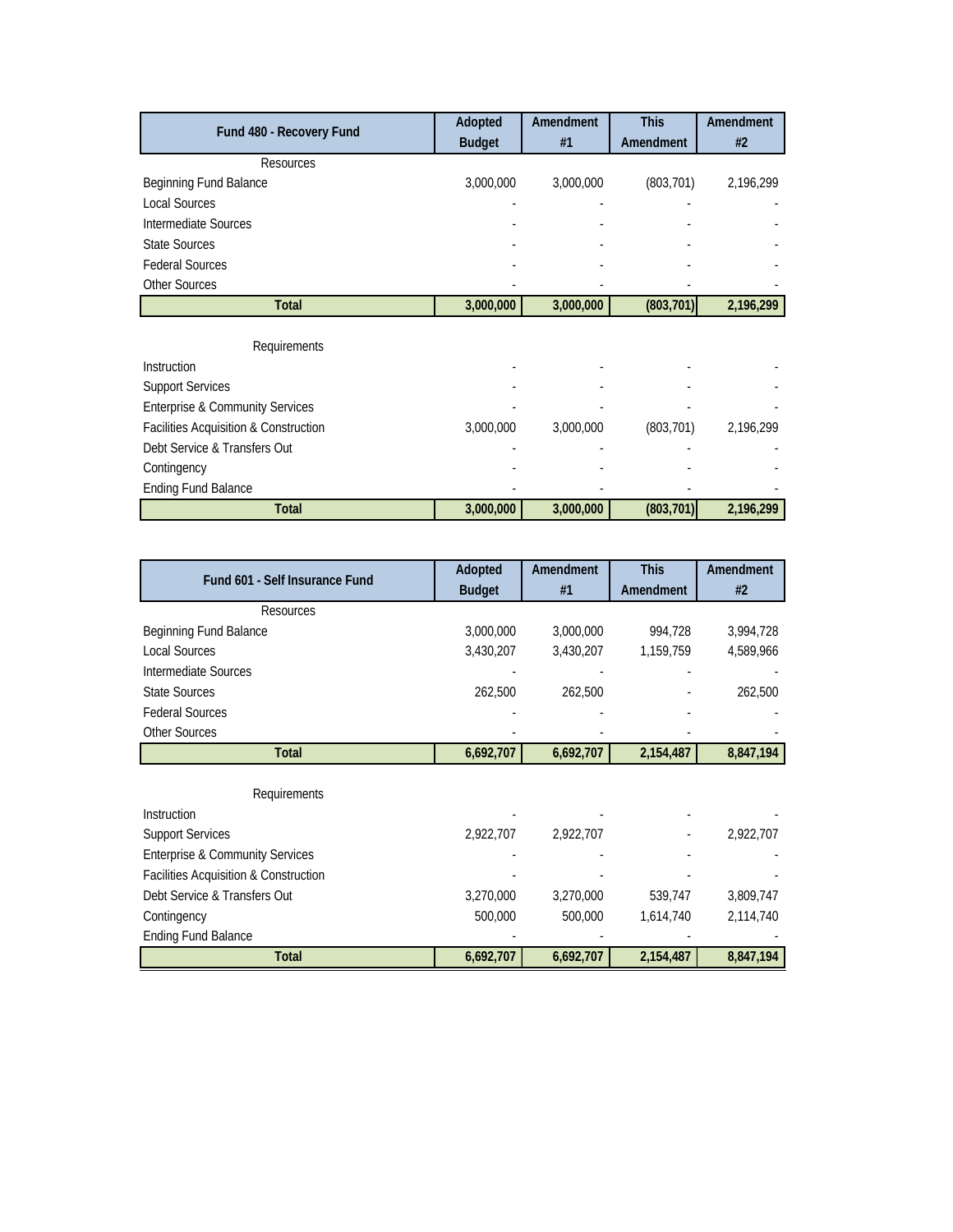

# PORTLAND PUBLIC SCHOOLS

P.O. Box 3107 / Portland, Oregon 97208-3107 Telephone: (503) 916-3741 • FAX: (503) 916-2724

## **SUPERINTENDENT'S RECOMMENDATION TO THE BOARD AND STAFF REPORT**

## **BOILER BURNER PROJECT**

Board Work Session Date: January 17, 2012

Board Meeting Date: January 23, 2012

**Department: Facilities and Asset Management** 

District Priority: Design and Implement Capital Improvement Plan

Executive Committee Lead: C.J. Sylvester, COO

Staff Lead: Tony Magliano, Director of Facilities and Asset Management

#### $\mathbf{L}$ **ISSUE STATEMENT**

Forty-seven (47) of our school sites use heavy fuel oil (PS300) or diesel for heating their boilers; converting to natural gas offers utility savings of about \$1.8 million per year.

#### $II.$ **BACKGROUND**

- A. Portland Public Schools has over 100 District facilities, 49 of these facilities are heated primarily by PS300 or diesel through oil-burning boilers.
- B. There are 47 oil burning sites (see Attachment A) where the change-out of the boiler fuel from oil to natural gas offers substantial operating cost savings.
- C. The failed 2011 PPS School Facility Bond included the boiler fuel conversion or replacement at all 47 sites.
- D. This proposed project scope includes:
	- 1. Replacing existing fuel oil burners with new natural gas burners,
	- 2. Replacing existing oil burners with dual fuel burners at select sites. Dual fuel burners can burn natural gas or diesel fuel. Significant fuel use at these 2-3 sites allows the District to take advantage of an available interruptible rate structure where temporarily switching to diesel fuel provides a rate incentive and saves the district additional money,
	- 3. Demolishing the interior oil distribution and pre-heating system,
	- 4. Required seismic stack modifications and/or stack liners,
	- 5. Required asbestos abatement,
	- 6. Ductwork and flue modifications,
	- 7. New gas meters and gas piping, and
	- 8. Decommissioning of existing underground storage tanks and fuel lines.
- E. For the fiscal year ending June 2011, the 47 included sites consumed 1,071,537 gallons of fuel oil and diesel at a cost of \$2,705,500, with an average \$/gal of \$2.52/gal.
- F. If the district fueled these sites with natural gas it would have cost \$1,398,355, saving the district over \$1.3 million based on FY 2010-11 figures.
- G. Based on an escalated fuel oil cost of \$3.00/gal and past usage, the annual utility savings for FY 2012-13 are estimated at \$1.8 million. This is the anticipated additional cost for FY 12-13 of continuing to use fuel oil rather than converting to natural gas.
- H. The annual DEQ fees associated with air contaminate discharge permits required to operate the fuel oil boilers at these sites averages around \$18,000; this will be an additional project savings.
- I. The estimated total cost to complete this project is \$9.12 million.
- J. Past boiler burner retrofit projects have resulted in considerable fuel consumption savings, as well as operating cost savings. (see Attachment B.)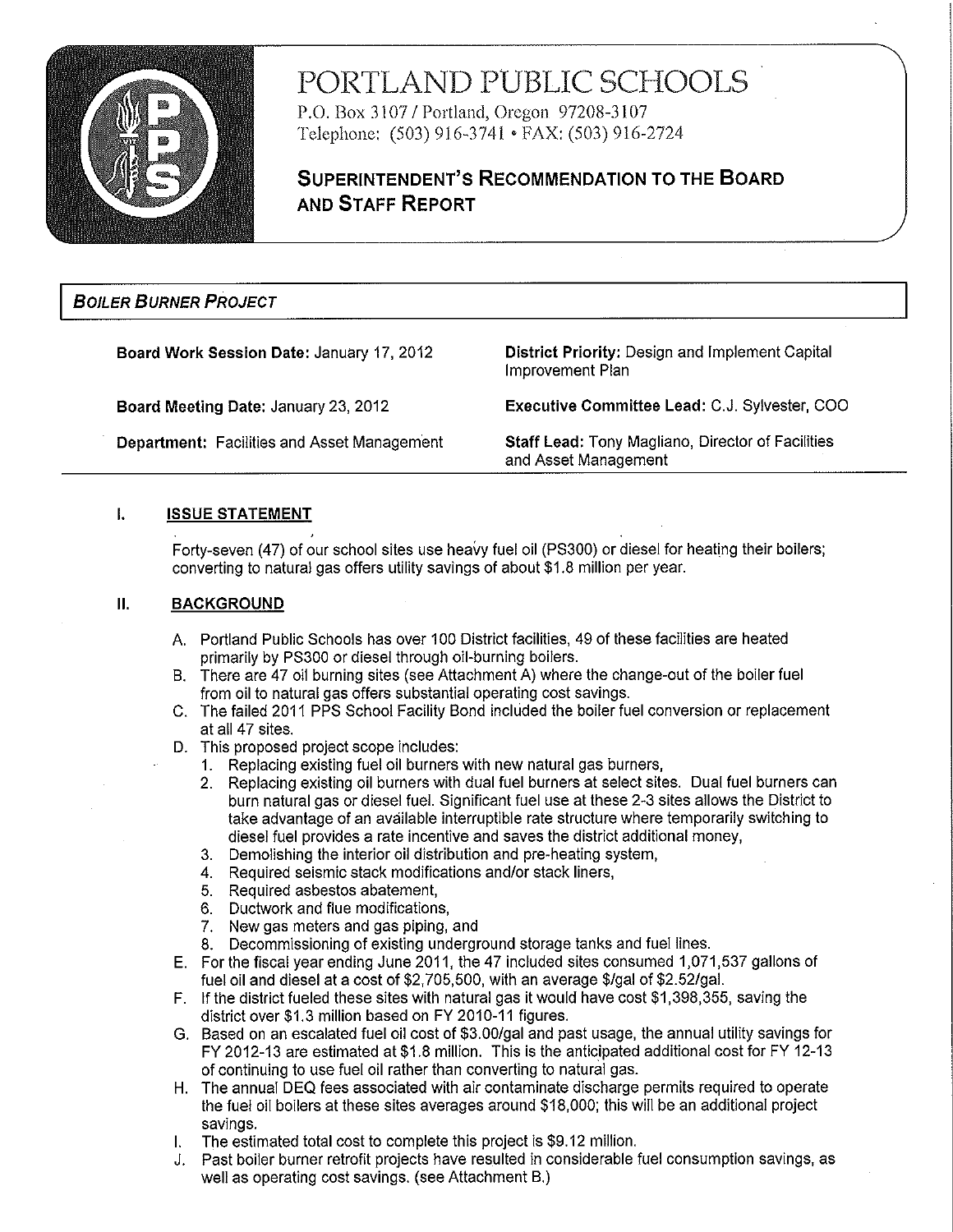- K. The assumed savings are based on a one to one conversion of each fuel type by energy content.
- L. The price of fuel oil and diesel has seen significant cost escalation in the last decade as compared to natural gas.
- M. Natural gas is less than half the cost on a per energy unit basis versus fuel oil at current rates.
- N. Local sourcing of PS300 is becoming more difficult and will likely drive heating costs up as supply sources diminish.
- O. PPS is the largest consumer of PS300 in the Portland Metro area, annually consuming about one million gallons and emitting nearly 10,000 equivalent metric tons of CO2 into neighborhood communities throughout Portland.
- P. Staff has developed a preliminary project delivery plan which provides for most of this work to be completed prior to the fall 2012 heating season. The plan is predicated on pre-ordering materials and implementing a phased contracting strategy. If all of the work can be completed prior to the fall heating season, the District will immediately realize in FY 2012-13 full cost savings from the burner change out.
- Q. The Chief Financial Officer will submit financing options to the Board under a separate staff report.

## RELATED POLICIES/BEST PRACTICES

- A. This action applies to the District Strategic Framework foundational element "Stable Operating Model".
- B. The conversion of these burners aligns the District with its ongoing sustainability and energy conservation efforts.
- C. Alians with Board policy 3.30.080-P on Resource Conservation.
	- 1. Specifically Section (1) Paragraph (d): Maintain energy usage and energy costs at the lowest level that is reasonably achievable and consistent with an efficient learning environment in schools.
- D. Aligns with Board policy 3.30.082-P on Environmentally Sustainable Business Practices.
	- 1. Specifically Section (2) Paragraph (d): Purchase products based on long-term environmental and operating costs and include environmental and social costs in short term prices.
- E. By replacing burners in these boilers the District will reduce its carbon emission levels released from these boilers by almost 50%.

#### IV. **FISCAL IMPACT**

- A. While the goal is to achieve a \$1.8M savings in FY 2012-13, staff is using a conservative estimate of \$1.2M based on only completing 2/3 of the conversions and therefore only realizing 2/3 of the savings benefit for FY 2012-13. Combined utility and permitting savings are estimated to escalate through 2019 to over \$2.2M annually.
- B. The simple payback for this project is just over five years, based on dividing the total project cost of \$9.12M by the estimated first year utility savings of \$1.8M.
- C. Required boiler maintenance will be greatly reduced thereby allowing custodians to allocate more time to operate and otherwise maintain these schools.
- D. Staff time currently devoted to the management and tracking of this fuel source can be reallocated to other district priorities.
- E. The district will increase its capital value at these sites.
- F. The district will decrease its risk associated with fuel oil distribution and potential contamination.
- G. The district will decrease its budget and operational risk associated with rising oil prices and faltering production.

#### V. **COMMUNITY ENGAGEMENT**

A. District staff continues to interact with the public regarding our facilities including past and future energy saving projects.

HL.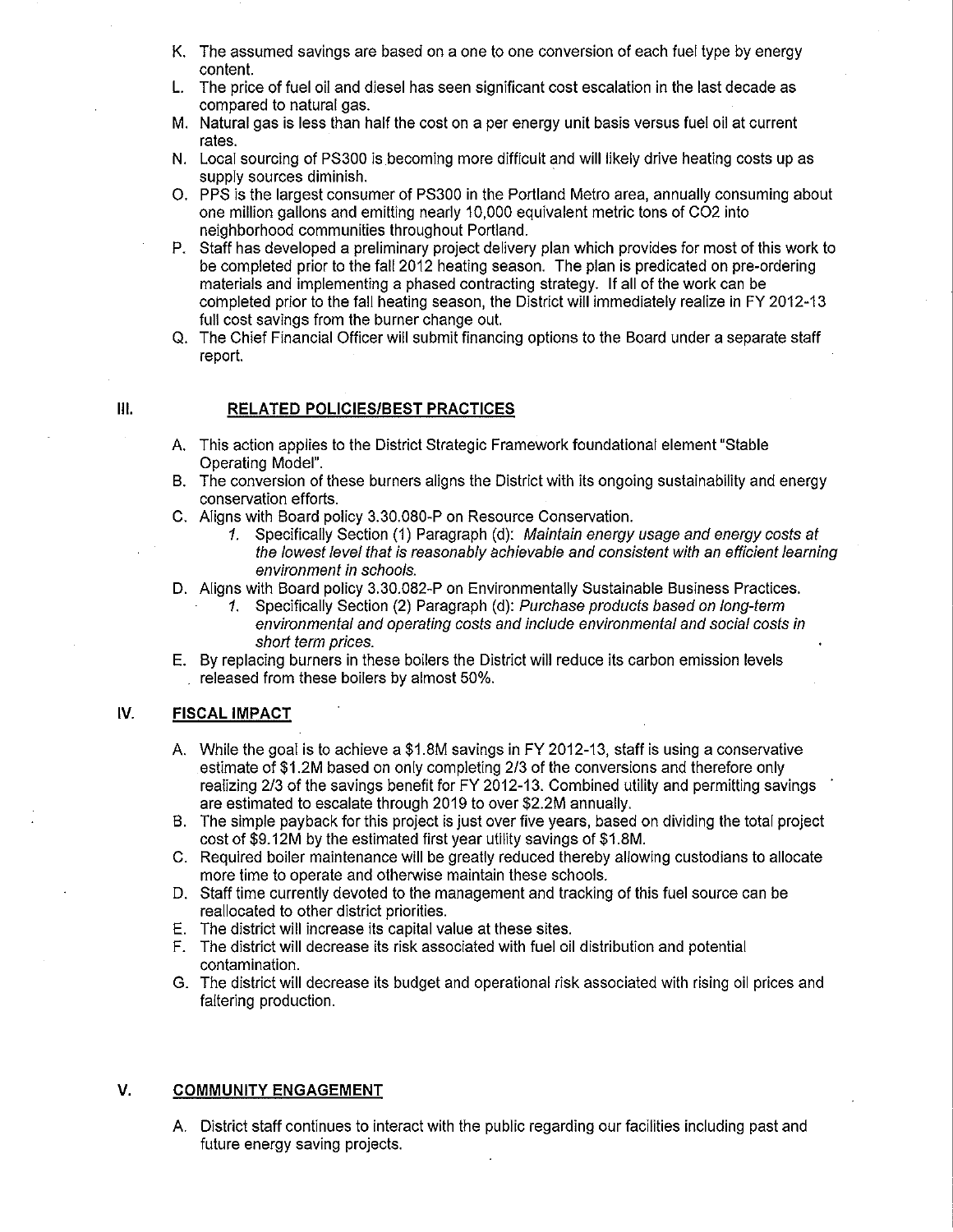#### VI. **BOARD OPTIONS**

- A. To direct staff to complete this work..
- B. To not direct staff to complete this work and continue the use of PS300 fuel oil as the primary fuel source for schools that have not been previously converted to natural gas.

#### VII. **STAFF RECOMMENDATION**

A. Staff recommends the Board approve converting the forty-seven school sites identified in Attachment B to natural gas burners for heating their boilers.

#### VIII. TIMELINE FOR IMPLEMENTATION/EVALUATION

- A. Pre-Engineering Survey 1/3 to 1/21
- B. Design/Engineering/Bidding  $-2/1$  to 3/1
- C. Design Phase  $-3/1$  to  $5/20$
- D. Contractor Bidding (3 phases)  $-4/1$  to 7/1
- E. Construction Phase  $-5/15$  to 10/15
- F. Annual utility cost savings will be reported at the end of each fiscal year to highlight and evaluate project outcomes.

## I have reviewed this staff report and concur with the recommendation to the Board.

**Carole Smith** 

Superintendent **Portland Public Schools** 

 $10,2012$ Date

### **ATTACHMENTS**

A. Purposed Boiler Burner Conversion Sites

B. Boiler Burner Conversion: Previous Project Fuel Cost and Energy Consumption Analysis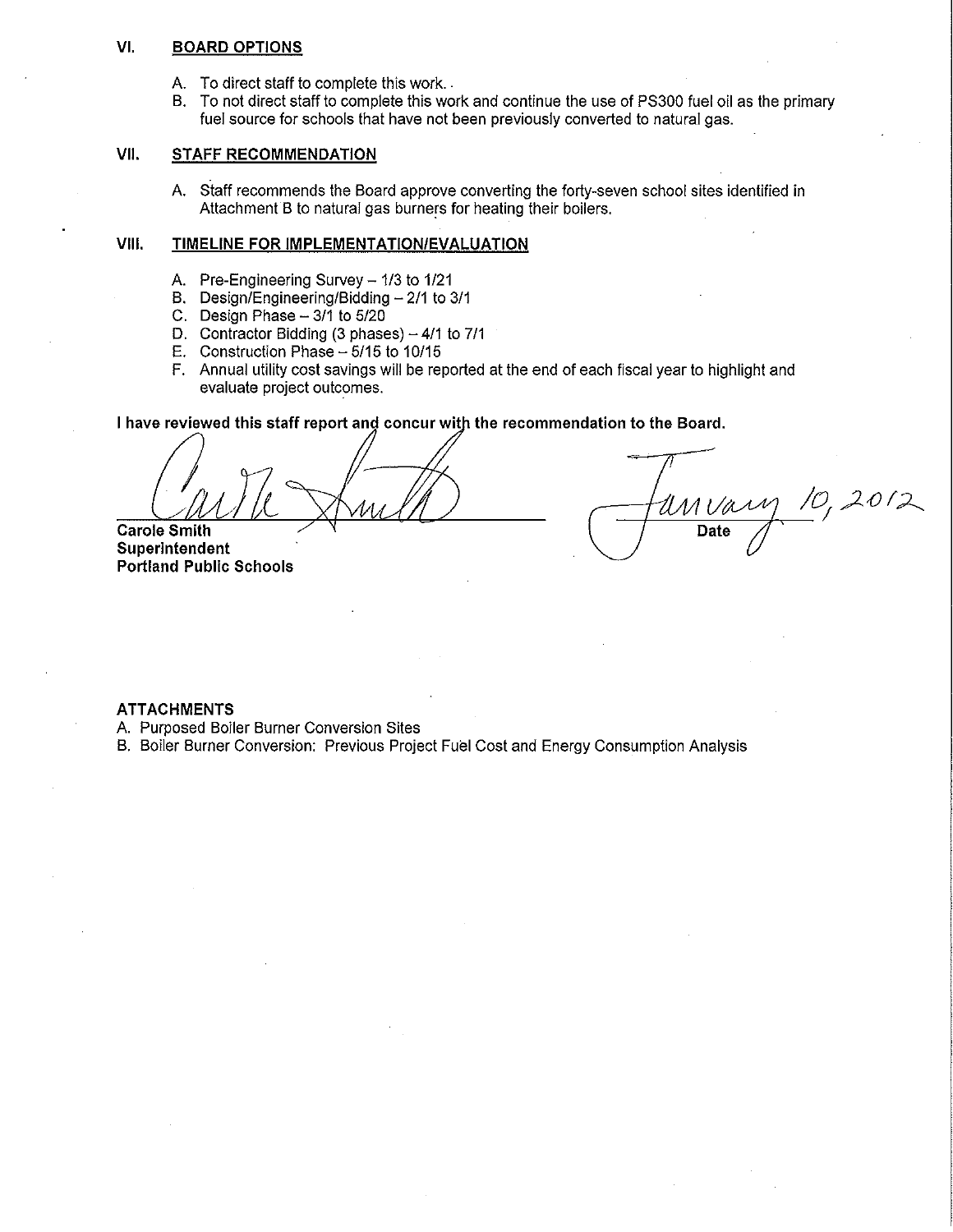## **RESOLUTION No. xxxx**

## Authorizing Staff to Convert District Facilities From Heavy Fuel Oil or Diesel Boiler Burners to Natural Gas Boiler Burners,

## **RECITALS**

- A. Portland Public Schools has over 100 District facilities, 49 of these facilities are heated primarily by heavy fuel oil (hereafter PS300) or diesel through oil-burning boilers.
- B. There are 47 oil burning sites where changing the boiler fuel from oil to natural gas offers substantial operating cost savings.
- C. The proposed project scope includes:
	- 1. Replacing existing fuel oil burners with new natural gas burners,
	- 2. Replacing existing oil burners with dual fuel burners at select sites. Dual fuel burners can burn natural gas or diesel fuel. Significant fuel use at these 2-3 sites allows the District to take advantage of an available interruptible rate structure where temporarily switching to diesel fuel provides a rate incentive and saves the district additional money,
	- 3. Demolishing the interior oil distribution and pre-heating system,
	- 4. Required seismic stack modifications and/or stack liners,
	- 5. Required asbestos abatement,
	- 6. Ductwork and flue modifications,
	- 7. New gas meters and gas piping, and
	- 8. Decommissioning of existing underground storage tanks and fuel lines.
- D. Based on current fuel cost and past usage the estimated annual utility savings are approximately \$1.8 million.
- E. The estimated total cost to complete this project is \$9.12 million.
- F. Past boiler burner retrofit projects have resulted in considerable fuel consumption savings, as well as operational cost savings due to reduced maintenance demands related to the oil burners.
- G. The price of fuel oil and diesel has seen significant cost escalation in the last decade as compared to natural gas.
- H. Natural gas is less than half the cost on a per energy unit basis versus fuel oil at current rates.
- I. Local sourcing of PS300 is becoming more difficult and will likely drive heating costs up as supply sources diminish.
- J. PPS is the largest consumer of PS300 in the Portland Metro area, annually consuming about one million gallons and emitting nearly 10,000 equivalent metric tons of CO2 into neighborhood communities throughout Portland.
- K. Staff has developed a preliminary project delivery plan that provides for most of this work to be completed prior to the fall 2012 heating season. The plan is predicated on preordering materials and implementing a phased contracting strategy. If all of the work can be completed prior to the fall heating season, the District will immediately realize in FY 2012-13 full cost savings from the burner conversion project.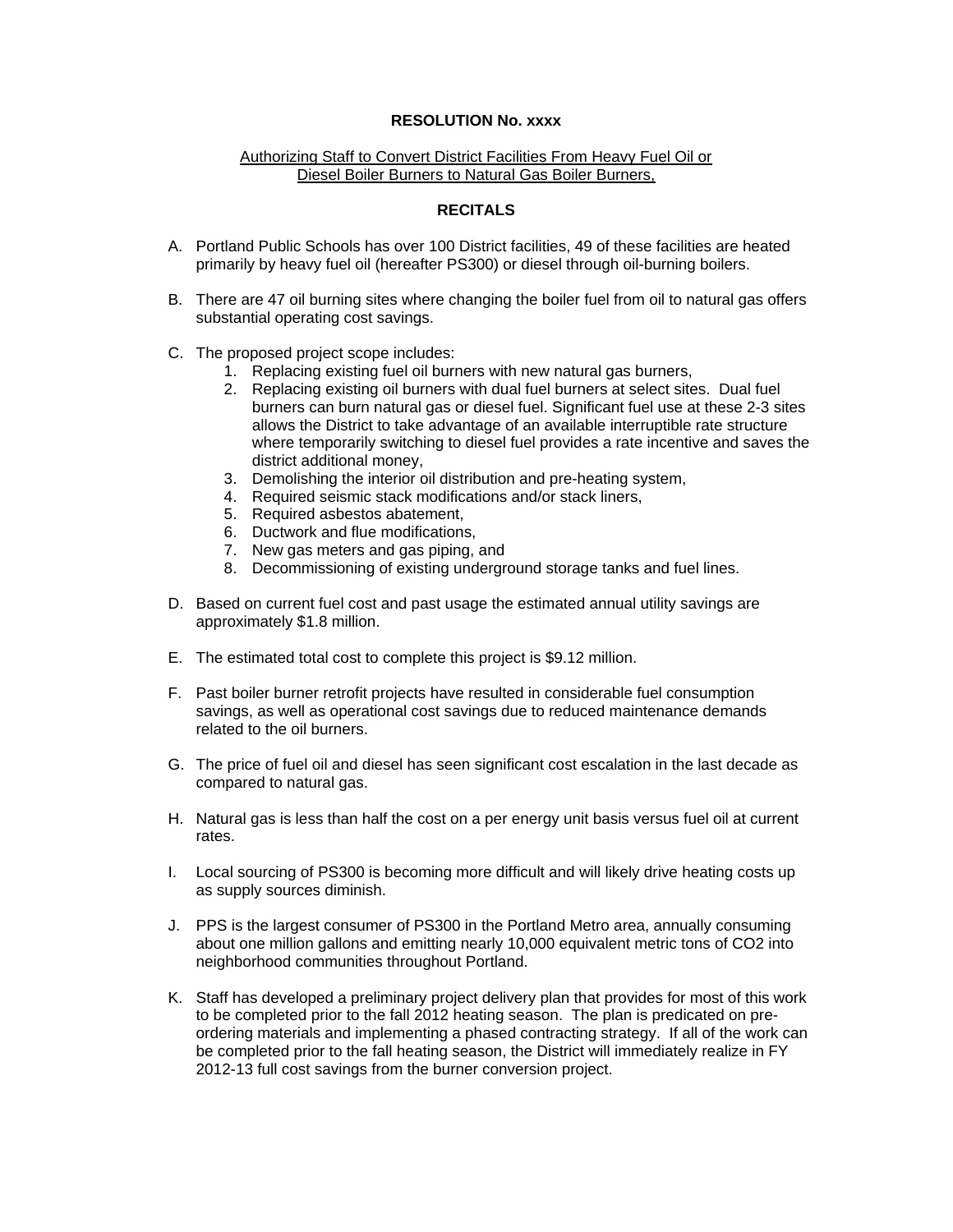## **RESOLUTION**

- 1. Based on the findings detailed in the recitals above, the Board of Education authorizes staff to:
	- a. Convert 47 district facilities from fuel oil or diesel boiler burners to natural gas boiler burners.
	- b. This action is predicated on a Board of Education authorization of a Boiler Burner Conversion project financing plan.

*C. Sylvester/T. Magliano*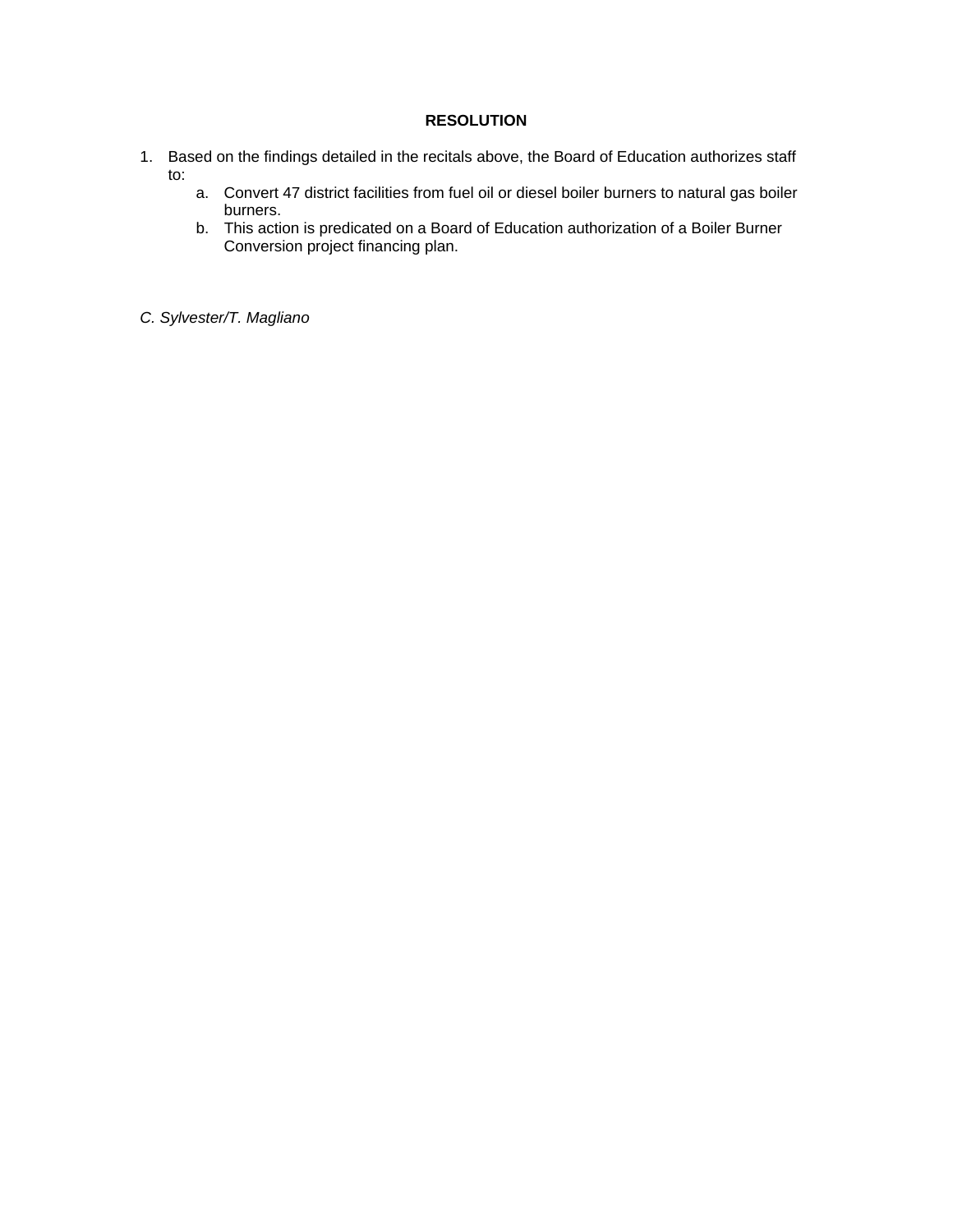

# PORTLAND PUBLIC SCHOOLS

Mailing Address: P.O. Box 3107 / Portland, Oregon 97208-3107 Telephone: (503) 916-2000 · FAX: (503) 916-2724

Superintendent's Recommendation to the Board and Staff Report

## **Title: PPS Capital Debt Refinancing**

**Board Meeting Date: January 17, 2012** 

District Priority: Modernize Infrastructure **Stable Operating Model** 

Department: Finance

**Executive Committee Lead: Neil Sullivan** Staff Lead: David Wynde, Deputy CFO

## **Issue Statement**

PPS has three capital finance issues that we need to address in 2012: the Fund 405 loan, the option to acquire Rosa Parks School, and funds for the possible boiler burner replacement work.

All three of these would have been funded by the May 2011 capital bond.

They are all critical funding needs that we have to address in the next 12 months.

The aggregate financing need for these three projects is almost \$44 million. The financing we propose to obtain to address these needs will be structured to provide maximum flexibility for PPS, and to reduce the costs of this borrowing.

## **Background**

The Fund 405 loan is \$25.75 million and it comes due on February 28. This debt was authorized in February 2009 to fund immediately required capital work, such as roof replacement and modular classrooms, as well as preparation for a capital bond, such as the seismic, historic and ADA assessments, as well as building internal capacity and controls to manage a major construction program. The board decided to fund this work with borrowed funds and the loan was initially financed by an interfund loan from the General Fund. This was replaced with an external loan from Bank of America in February 2011.

When the new Rosa Parks School was built in 2003/4 it was funded with a number of financial sources including New Market Tax Credits. This financing is complex and includes initial ownership of the property by a special purpose entity, with PPS leasing the school for seven years while the investors are able to realize the benefits of the tax credits. PPS has to notify the owner of our intent to purchase Rosa Parks at a cost of \$8.8 million with payment is due at the end of October 2012. Although there is a provision for PPS to continue to lease the property (at an increased rate) the transaction was structured with the clear understanding that PPS would buy the building at the end of the seven year lease period.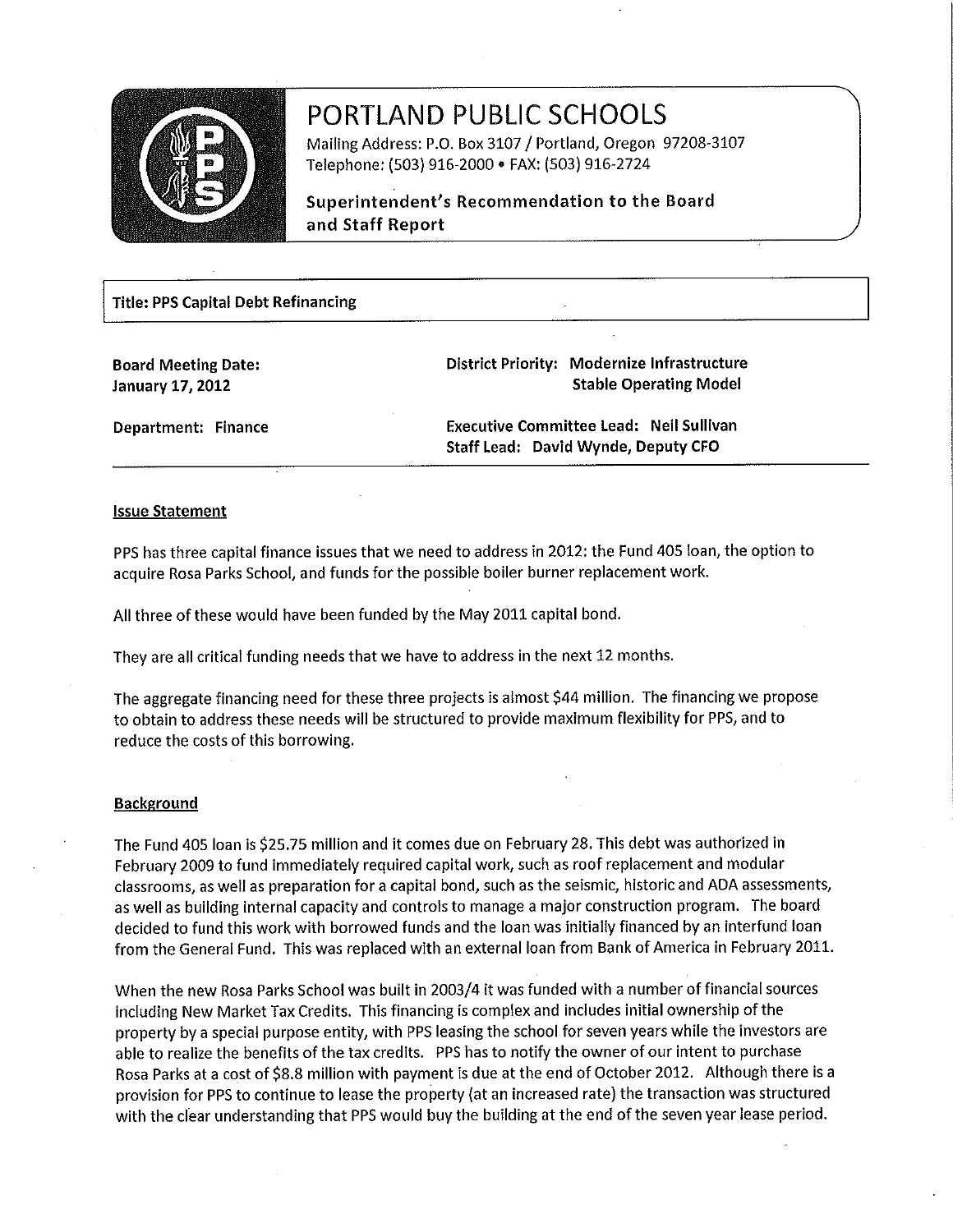As outlined in a staff report from the COO, the boiler burner project involves replacement of oil-fired burners in boilers in 47 schools with natural gas-fired burners, and some related work such as seismic upgrades to chimneys made possible by the change in fuel used. This work is estimated to cost \$9.1 million and can commence this coming spring with major work done this summer. This work could wait for passage of a capital bond but we are recommending immediate action and additional borrowing to fund the work. That is because we will be able to begin to recognize the cost savings immediately if we start the work now. We are proposing to fund this as a capital project so that we can use these savings to offset a portion of the budget deficit for the 2012-13 school year.

The aggregate financing need for these three projects is almost \$44 million. The financing we propose will be structured to provide maximum flexibility for PPS, and to reduce the costs of this borrowing.

PPS operating cash flow over the course of the school year results in us having a substantial cash position for many months, with a high in November after local property tax payments are made. We invest these funds and earn interest on those investments. Currently, and for the foreseeable future, interest rates for investments are much lower than the interest we have to pay on borrowings. If we structure our capital debt as a line of credit it will enable us to use our investment cash to fund some of this debt internally through interfund loans, while also providing us the ability to fund it externally as circumstances require.

The Fund 405 loan has to be funded externally in order to maintain the ability to refinance it with nontaxable debt and repayment of the current loan would, therefore, be funded under the line. But we can fund the other two borrowing needs internally, for up to 18 months, if we have cash available, and thus avoid the negative arbitrage that would result from term debt.

If we establish the term of the line of credit at 24 months that takes us out to February 2014, which means that a capital bond could serve as the takeout repayment funding for this with elections in November 2012, or May or November 2013 all available as options for PPS and the board.

## **Related Policies/Fiscal Impact**

As a general rule of finance, it is good practice for PPS to finance capital needs with capital funds and to preserve operating funds for educational program needs.

Fund 405 loan: There is no fiscal impact of refinancing the Fund 405 loan, assuming that the interest rate on the new line is the same as the current borrowing cost. That is a reasonable assumption based upon our conversations with prospective lenders. The debt is currently outstanding.

Rosa Parks purchase: PPS will save more than \$330,000 in the General Fund in 2012-13 compared to 2011-12 if/when we purchase the school. Currently, PPS is paying \$42,024.34 each month in lease rent to the special purpose entity that owns the property. This amount will rise to \$71,980.50 each month if PPS does not purchase the property. Exercising the option to purchase in October will save \$336,000 in 2012-13 (8 months of rent) compared to 2010-11. The actual budget impact of not buying the school is higher because of the increased rent. Using cash on hand to fund the purchase and not using the line of credit will result in interest costs in the capital fund of approximately \$30,000 in 2012-13.

Boiler burner project: As detailed in the staff report from the Chief Operating Officer, the boiler burner project will save \$1.8 million in fuel costs at current prices. This estimate does not include any efficiencies from the switch (i.e. it assumes the same volume of energy use, but we save money because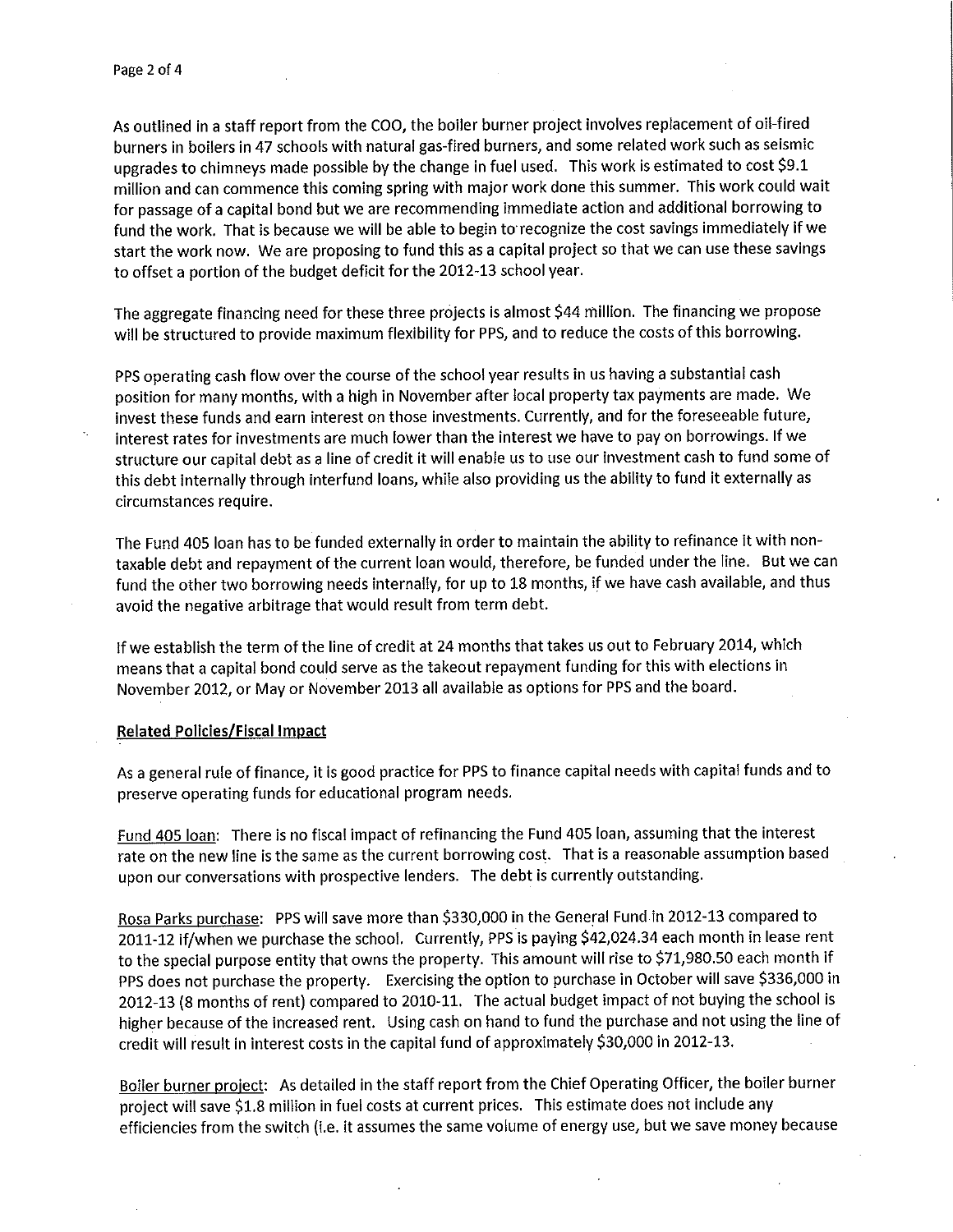gas is cheaper than oil). Based upon experience at sites which have already switched, it appears that there might be lower volume of energy use which would increase the savings. While staff is committed to a rapid implementation of this work it is ambitious to assume that all sites will be completed in time to be ready for 2012-13. We are underwriting this project on the basis of completion of two-thirds of the work in that timeframe. Thus we estimate that fuel costs in 2012-13 would be \$1.2 million less than in 2010-11. Funding this work through a line of credit allows us the flexibility to only fund the debt as needed. This is of particular value given the number of sites involved and the relative uncertainty of timing for the work as a whole.

## **Community Engagement**

There has been no community engagement activity around this specific action: the financing for these three capital projects.

However, the decisions to fund the capital work through Fund 405 and to borrow money to do that were all taken in public meetings by the board of education. In addition, there was community engagement associated with the May 2011 capital bond, which included all of these projects.

## **Board Options**

Fund 405 loan: This loan comes due at the end of February. PPS does not have sufficient funds to pay this off. The line of credit is the best option because it allows for refinancing of the debt at a modest cost and preserves the original intent of the board, which is to repay this loan from proceeds of a capital bond.

The alternative is to start repaying this debt. This would be challenging to accomplish in a sustainable way without impact on the general fund.

Rosa Parks School: In theory the board has the option to not buy the school. That is not a realistic choice. The option to buy is one-time and so must take place in 2012. PPS does have sufficient funds to just pay for the school but that would require depletion of general fund reserves and staff is not recommending that course of action.

The line of credit is the best option because it allows for financing the purchase option through a capital fund at a modest cost and preserves the original intent of the board, which is to finance this purchase with proceeds of a capital bond.

The alternative is to start repaying the debt. This would be possible but would require substantial use (approximately \$1 million per year for 10 years) of capital funds from the Construction Excise Tax, for example. This would significantly reduce funds available for the Capital Asset Renewal Program.

Boiler burner project: The case for moving forward with this work is compelling but it does require borrowing to accomplish the work unless the decision is made to deplete the general fund reserve, which is not recommended.

The real choice is whether to finance this as a capital project or to finance it within the general fund using the utility savings for debt service. If we do this in the general fund we could repay the cost of the